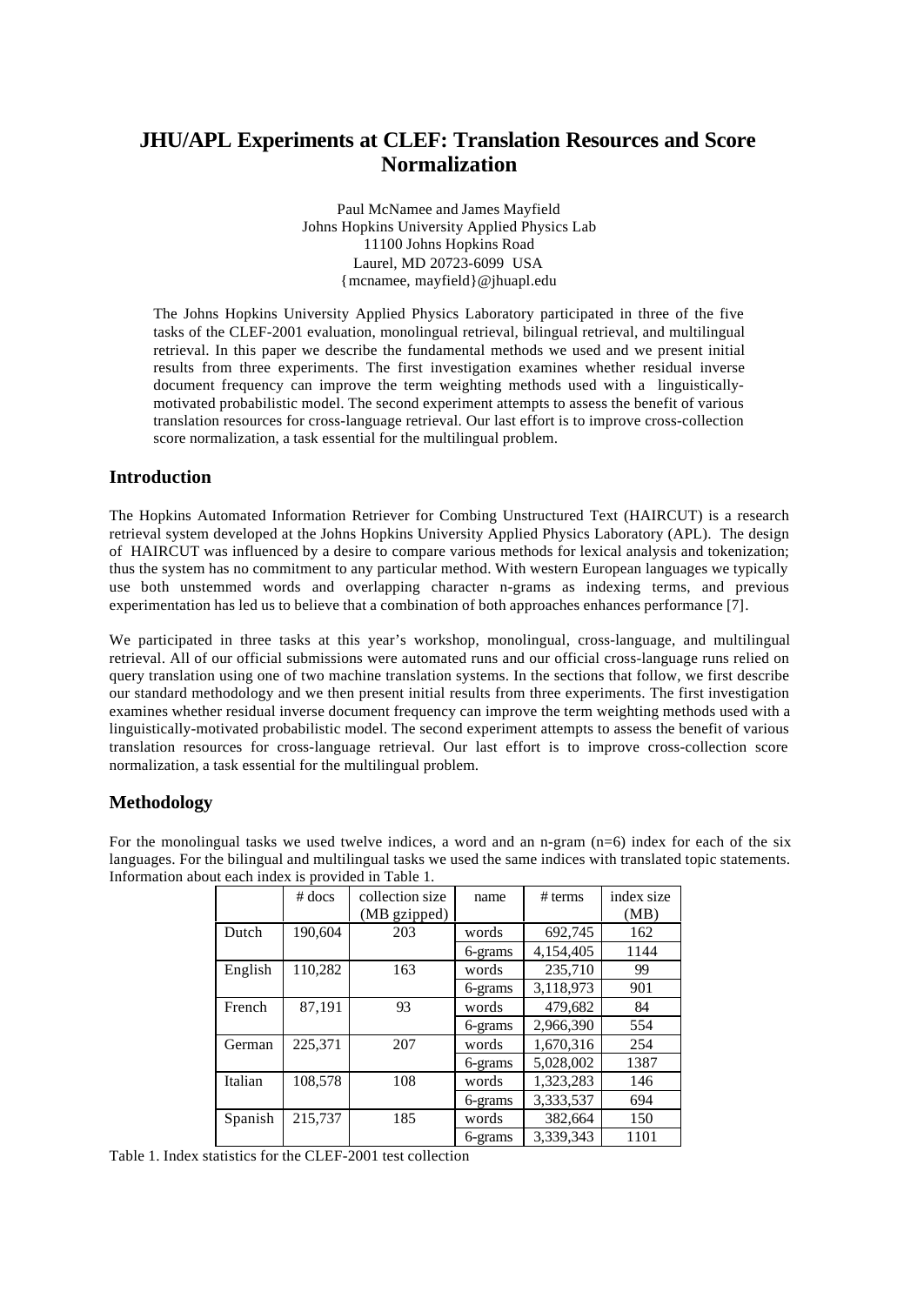#### **Index Construction**

Documents were processed using only the permitted tags specified in the workshop guidelines. First SGML macros were expanded to their appropriate Unicode character. Then punctuation was eliminated, letters were downcased, and only the first four of a sequence of digits were preserved (e.g., 010394 became 0103##). Diacritical marks were preserved. The result is a stream of words separated by spaces. Exceedingly long words were truncated; the limit was 35 characters in the Dutch and German languages and 20 otherwise. When using n-grams we extract indexing terms from the same stream of words; thus, the n-grams may span word boundaries, but sentence boundaries are noted so that n-grams spanning sentence boundaries are not recorded. N-grams with leading, central, or trailing spaces are formed at word boundaries. For example, given the phrase, "the prime minister," the following 6-grams are produced.

|             | $\cdots$  | $5.0000$ $0.0000$ |            |             |  |
|-------------|-----------|-------------------|------------|-------------|--|
| <b>Term</b> | Document  | <b>Collection</b> | <b>IDF</b> | <b>RIDF</b> |  |
|             | Frequency | Frequency         |            |             |  |
| -the-p      | 72,489    | 241,648           | 0.605      | 0.434       |  |
| the-pr      | 41,729    | 86,923            | 1.402      | 0.527       |  |
| he-pri      | 8,701     | 11,812            | 3.663      | 0.364       |  |
| e-prim      | 2,827     | 3,441             | 5.286      | 0.261       |  |
| -prime      | 3,685     | 5,635             | 4.903      | 0.576       |  |
| prime-      | 3,515     | 5,452             | 4.971      | 0.597       |  |
| rime-m      | 1,835     | 2,992             | 5.910      | 0.689       |  |
| ime-mi      | 1,731     | 2,871             | 5.993      | 0.711       |  |
| me-min      | 1,764     | 2,919             | 5.966      | 0.707       |  |
| e-mini      | 3,797     | 5,975             | 4.860      | 0.615       |  |
| -minis      | 4,243     | 8,863             | 4.699      | 1.005       |  |
| minist      | 15,428    | 33,731            | 2.838      | 0.914       |  |
| iniste      | 4,525     | 8,299             | 4.607      | 0.821       |  |
| nister      | 4,686     | 8,577             | 4,557      | 0.816       |  |
| ister-      | 7,727     | 12,860            | 3.835      | 0.651       |  |

Table 2. Example 6-grams produced for the input "the prime minister." Term statistics are based on the LA Times subset of the CLEF-2001 collection. Dashes indicate whitespace characters.

The use of overlapping character n-grams provides a surrogate form of morphological normalization. For example, in Table 2 above, the n-gram "minist" could have been generated from several different forms like *administer*, *administrative*, *minister*, *ministers*, *ministerial*, or *ministry*. It could also come from an unrelated word like *feminist*. Another advantage of n-gram indexing comes from the fact that n-grams containing spaces can convey phrasal information. In the table above, 6-grams such as "rime-m", "ime-mi", and "memin" may act much like the phrase "prime minister" in a word-based index using multiple word phrases.

At last year's workshop we explored language-neutral retrieval and avoided the use of stopword lists, lexicons, decompounders, stemmers, lists of phrases, or manually-built thesauri [6]. Such resources are seldom in a standard format, may be of varying quality, and worst of all, necessitate additional software development to utilize. Although we are open to the possibility that such linguistic resources may improve retrieval performance, we are interested in how far we can push performance without them. We followed the same approach this year.

We conducted our work on four Sun Microsystems workstations that are shared with about 30 other researchers. Each machine has at least 1GB of physical memory and we have access to dedicated disk space of about 200GB. The use of character n-grams increases the size of both dictionaries and inverted files, typically by a factor of five or six, over those of comparable word-based indices. Furthermore, when we use pseudo-relevance feedback we use a large number of expansion n-grams. As a consequence, runtime performance became an issue that we needed to address. Over the last year we made a number of improvements to HAIRCUT to reduce the impact of large data structures, and to allow the system to run in less memory-rich environments.

To minimize the memory consumption needed for a dictionary in a large term-space, we developed a multitiered cache backed by a B-tree. If sufficient memory is available, term/term-id pairs are stored in a hash table; if the hash table grows too large, entries are removed from the table, but still stored in memory as compressed B-tree nodes; if the system then runs out of memory data are written to disk.

To reduce the size of our inverted files we applied gamma compression [9] and saw our disk usage shrink to about 1/3 of its former size. HAIRCUT also generates dual files, an analogous structure to inverted files that are document-referenced vectors of terms; the dual files also compressed rather nicely.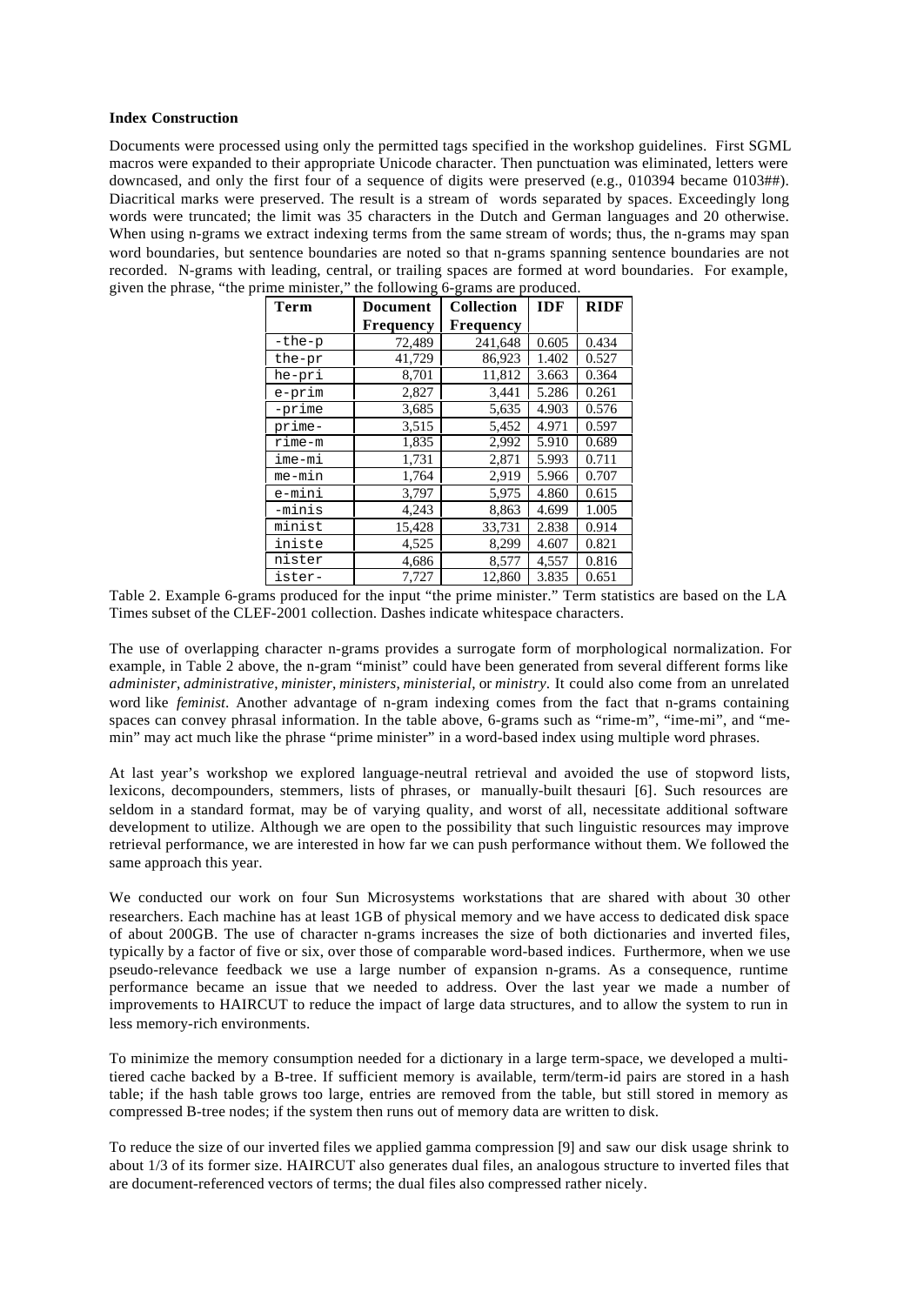### **Query Processing**

HAIRCUT performs rudimentary preprocessing on topic statements to remove stop structure, *e.g.,* phrases such as "... would be relevant" or "relevant documents should...." . We have constructed a list of about 1000 such English phrases from previous topic sets (mainly TREC topics) and these have been translated into other languages using commercial machine translation. Other than this preprocessing, queries are parsed in the same fashion as documents in the collection.

In all of our experiments we used a linguistically motivated probabilistic model for retrieval. Our official runs all used blind relevance feedback, though it did not improve retrieval performance in every instance. To perform relevance feedback we first retrieved the top 1000 documents. We then used the top 20 documents for positive feedback and the bottom 75 documents for negative feedback; however, we removed any duplicate or near duplicate documents from these sets. We then select terms for the expanded query based on three factors, a term's initial query term frequency (if any); the cube root of the  $(\alpha=3, \beta=2, \gamma=2)$  Rocchio score; and a term similarity metric that incorporates IDF weighting. The 60 top ranked terms are then used as the revised query with words as indexing terms; 400 terms are used with 6-grams. In previous work we penalized documents containing only a fraction of the query terms; we are no longer convinced that this technique adds much benefit and have discontinued its use. As a general trend we observe a decrease in precision at very low recall levels when blind relevance feedback is used, but both overall recall and mean average precision are improved.

## **Monolingual Experiments**

Once again our approach to monolingual retrieval focused on language-independent methods. We submitted two official runs for each target language, one using the mandated <title> and <desc> fields (TD runs) and one that added the <narr> field as well (TDN runs), for a total of 10 submissions. These official runs were automated runs formed by combining results from two base runs, one using words and one using n-grams.

In all our experiments we used a linguistically motivated probabilistic model. This model has been described in a report by Hiemstra and de Vries [5], which compares the method to traditional models. This is essentially the same approach that was used by BBN in TREC-7 [8] which was billed as a Hidden Markov Model. The similarity calculation that is performed is:

$$
Sim(q, d) = \prod_{t = terms} (\mathbf{a} \cdot f(t, d) + (1 - \mathbf{a}) \cdot m r d f(t))^{f(t, q)}
$$

Equation 1. Similarity calculation.

where  $f(t,d)$  is the relative frequency of term *t* in document *d* (or query *q*) and *mrdf(t)* denotes the mean relative document frequency of *t*. The parameter  $\alpha$  is a tunable parameter that can be used to ascribe a degree of importance to a term. For our baseline system we simply fix the value of  $\alpha$  at 0.3 when words are used as indexing terms. Since individual n-grams tend to have a lower semantic value than words a lower  $\alpha$  is indicated; we use a value of 0.15 for 6-grams. In training experiments using the TREC-8 test collection we found performance remained acceptable across a wide range of values. When blind relevance feedback is applied we do not adjust this importance value, and instead just expand the initial query.

|          | topic fields | average<br>precision | recall      | # topics | $# \geq$ median        | $# \ge$ best  | $# = worst$ |  |
|----------|--------------|----------------------|-------------|----------|------------------------|---------------|-------------|--|
| aplmodea | <b>TDN</b>   | 0.4596               | 2086 / 2130 | 49       | 36                     | 11            | $\Omega$    |  |
| aplmodeb | TD           | 0.4116               | 2060 / 2130 | 49       | 40                     | 6             | $\theta$    |  |
| aplmoena | TDN          | 0.4896               | 838 / 856   | 47       | unofficial English run |               |             |  |
| aplmoenb | TD           | 0.4471               | 840 / 856   | 47       | unofficial English run |               |             |  |
| aplmoesa | <b>TDN</b>   | 0.5518               | 2618 / 2694 | 49       | 36                     | 16            |             |  |
| aplmoesb | TD           | 0.5176               | 2597 / 2694 | 49       | 31                     | 6             | $\Omega$    |  |
| aplmofra | TDN          | 0.4210               | 1202/1212   | 49       | 24                     | 11            | $\Omega$    |  |
| aplmofrb | TD           | 0.3919               | 1195/1212   | 49       | 19                     | 4             | 2           |  |
| aplmoita | <b>TDN</b>   | 0.4346               | 1213 / 1246 | 47       | 32                     | 8             |             |  |
| aplmoith | TD           | 0.4049               | 1210 / 1246 | 47       | 26                     | 6             |             |  |
| aplmonla | <b>TDN</b>   | 0.4002               | 1167 / 1224 | 50       | 40                     | 12            | $\Omega$    |  |
| aplmonlb | TD           | 0.3497               | 1149 / 1224 | 50       | 37                     | $\mathcal{R}$ | $\theta$    |  |

Table 2. Official results for monolingual task. The shaded rows contain results for comparable, unofficial English runs.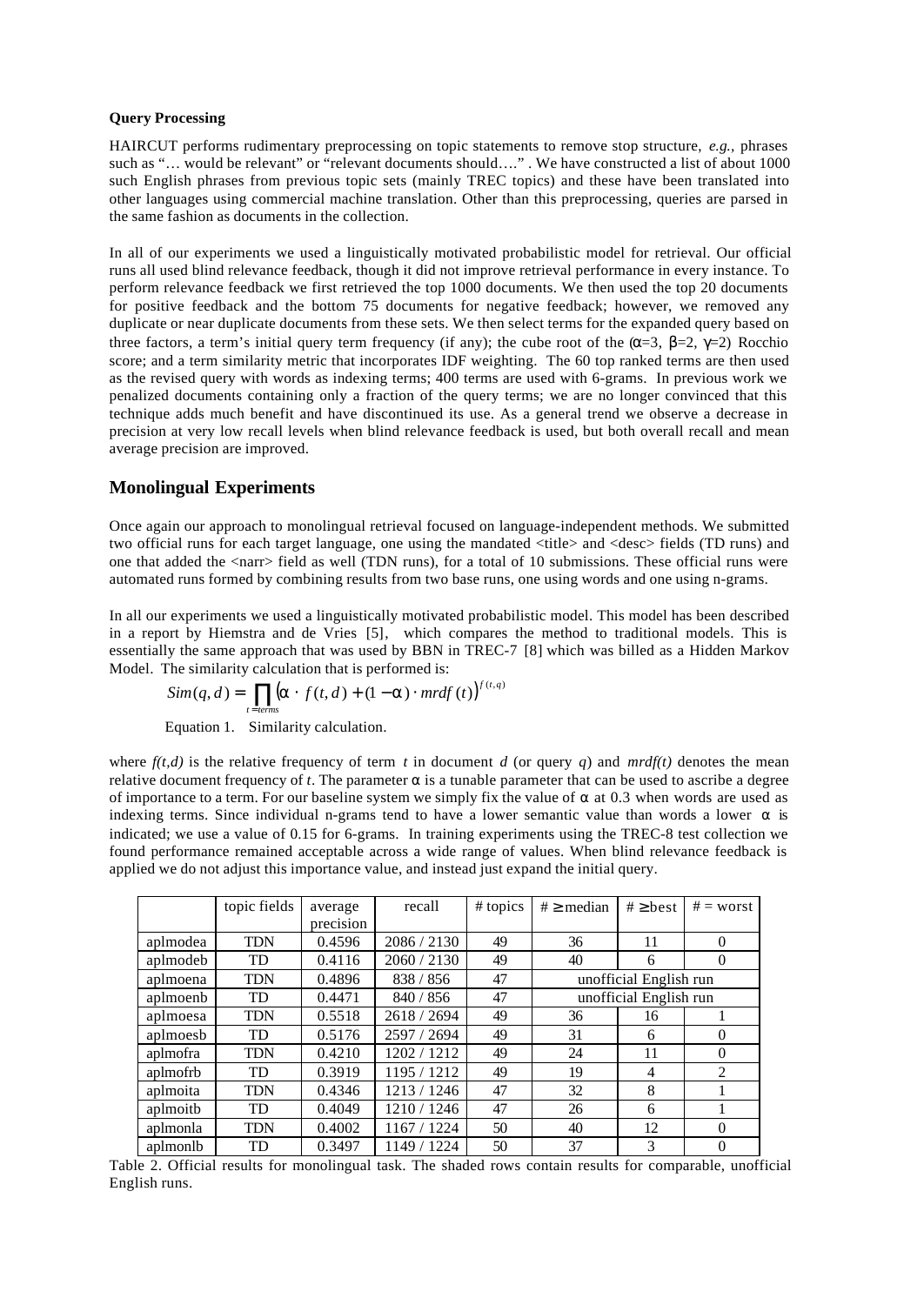

Figure 1. Comparison of retrieval performance across target languages. For each language results using both TD and TDN queries are shown when words, 6-grams, or a combination of the two is used. Unsurprisingly longer queries were more effective. 6-gram runs most often had better performance than words, but this was not the case in French or Italian. Combination of the two methods yielded a slight improvement.

We were interested in performing an experiment to see if baseline performance could be improved by adjusting the importance parameter  $\alpha$  for each query term, Residual inverse document frequency (RIDF) [2] is a statistic that represents the burstiness of a term in the documents in which it occurs (see Equation 2 below). Terms with high RIDF tend to be distinctive, so when they are present, they occur more frequently within a document than might otherwise be expected; terms with low RIDF tend to occur indiscriminately. Numerals and adverbs, and to some extent adjectives all tend to have low RIDF. For example, the English words *briefly* and *computer* both occur in just over 5000 LA Times articles, yet computer appears 2.18 times per occurrence, on average, while briefly almost always appears just once (1.01 times on average). By taking this into account, we hope to minimize the influence that a word like briefly has on document scores (aside: Yamamoto and Church have recently published an efficient method for computing RIDF for all substrings in a collection [10]).

$$
RIDF(t) = IDF(t) - log\left(\frac{1}{1 - e^{-cf(t)}}\right)
$$

Equation 2. Computing residual inverse document frequency for a term. The log term in the equation represents the expected IDF if the term had a Poisson distribution.

Our approach was as follows. For each query term, we adjust the importance value, α, for each term depending on RIDF. We linearly interpolate the RIDF value based on the minimum and maximum values in the collection and multiply by a constant *k* to determine the adjusted  $\alpha$ . For these initial experiments we only considered *k=0.2*.

$$
\boldsymbol{a}(t) = \boldsymbol{a}_{baseline} + k \cdot \frac{RIDF(t) - RIDF_{min}}{RIDF_{max} - RIDF_{min}}
$$

Equation 3. Computing a term-specific value for  $\alpha$ .

We are still analyzing these results, however the preliminary indications are promising. Figure 2 shows the change in average precision when applying this rudimentary method.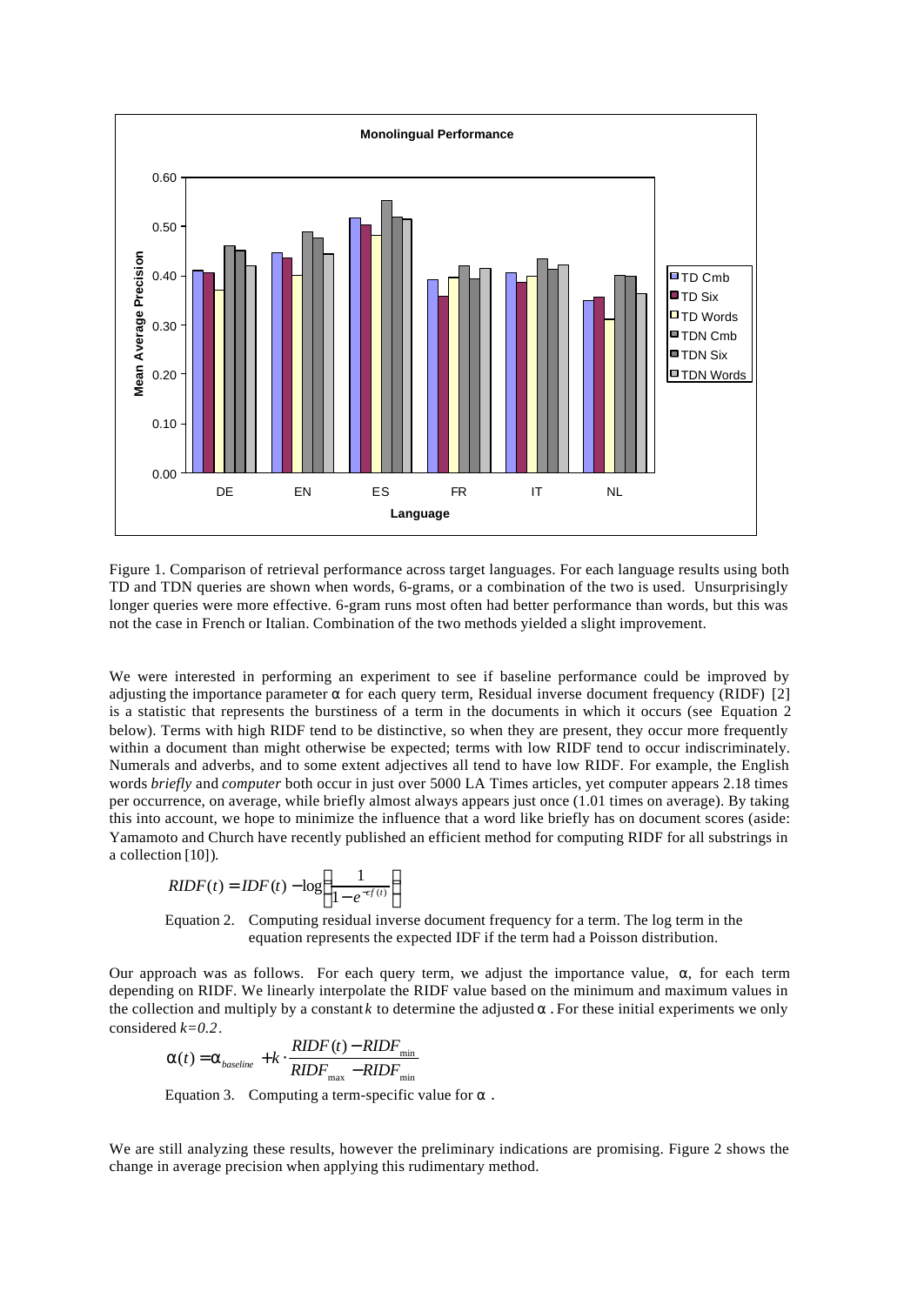

Figure 2. Impact on mean average precision when term-specific adjustments are made. 6-gram indexing shown for six query types (different topic fields and use of pseudo-relevance feedback ) in each language.

We observe a small positive effect, particularly with intermediate-length queries. One possible explanation for why the improvement does not occur with very short queries (e.g., title-only) is because these queries are unlikely to contain low-RIDF terms (being short and to the point), and the adjustment in importance value is unwarranted. As yet, we have no explanation for why long queries (TDN or those with expanded queries) do not seem to gain much with this method. As time permits an analysis of individual topics may reveal what is happening.

# **Bilingual Experiments**

Our goal for the bilingual task was to assess retrieval performance when four approaches to query translation are used, commercial machine translation software; publicly available bilingual wordlists; parallel corpora mined from the Web; and untranslated queries. The last is only likely to succeed when languages share word roots. We wanted to attempt as many of the topic languages as possible, and managed to use all but Thai.

In the past we observed good performance when commercial machine translation is used, and so all of our official runs used MT. Since only four official runs were permitted, we had a hard time choosing which topic languages to use. We attempted the Dutch bilingual task as well as the English task and ended up submitting runs using French, German, and Japanese topics against English documents, and using English topics for the Dutch documents.

|           | topic fields | average   | $\%$<br>mono | recall         | $# \text{ topics}$ | $# \geq$ median      | $# \geq best$ | $#=$ worst |
|-----------|--------------|-----------|--------------|----------------|--------------------|----------------------|---------------|------------|
|           |              | precision |              |                |                    |                      |               |            |
| aplbifren | TD           | 0.3519    | 78.7%        | 778 / 856      | 47                 | 36                   | 6             |            |
| aplbideen | TD           | 0.4195    | 93.8%        | 835 / 856      | 47                 | 31                   | 4             |            |
| aplbijpen | TD           | 0.3285    | 73.5%        | 782 / 856      | 47                 | 30                   |               |            |
| aplmoenb  | TD           | 0.4471    | --           | 840/856        | 47                 | monolingual baseline |               |            |
|           |              |           |              |                |                    |                      |               |            |
| aplbiennl | TD           | 0.2707    | 77.4%        | 963 / 1224     | 50                 | 38                   | 14            | 13         |
| aplmonlb  | TD           | 0.3497    |              | 1224<br>1149 / | 50                 | monolingual baseline |               |            |

Table 3. Official results for the bilingual task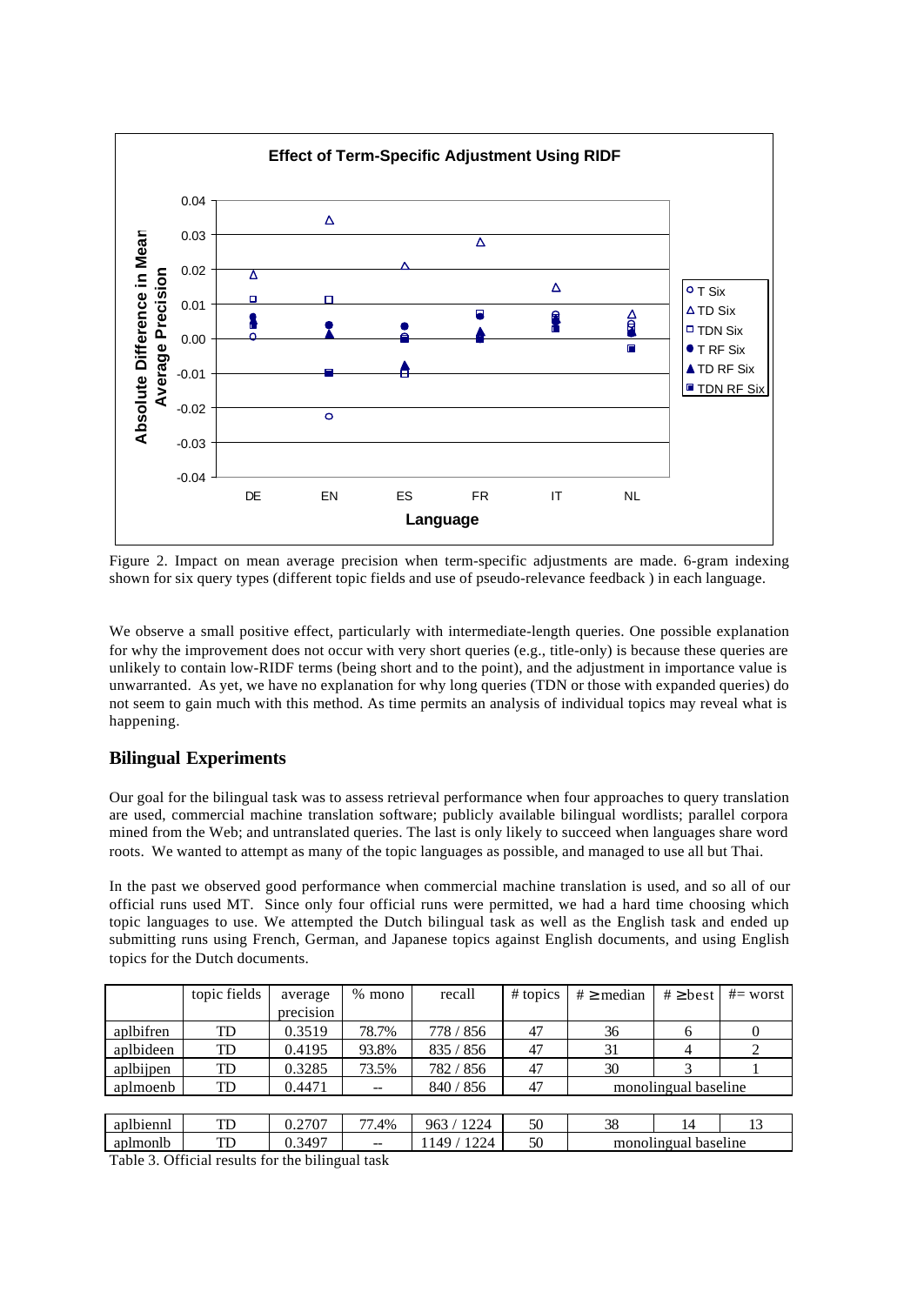At the time of this writing we are still working on our dictionary and corpus-based methods, and will present results from these experiments in a revised version of this manuscript. We now discuss some experiments on the English bilingual collection using MT-translated and untranslated queries. Systran supports translation from Chinese, French, German, Italian, Japanese, Russian, and Spanish to (American) English; to translate Dutch, Finnish, and Swedish topics we used the on-line translator at http://www.tranexp.com/. High quality machine translation can result in excellent cross-language retrieval; our official bilingual runs achieve 81% of the performance (on average) of a comparable monolingual baseline.

Although we generally use relevance feedback and are accustomed to seeing a roughly 25% boost in performance from its use, we observed that it was not always beneficial. This was especially the case with longer queries (TDN vs. Title-only) and when the translation quality was very high for the language pair in question. In Figure 3 (below), we compare retrieval performance using words as indexing terms when relevance feedback is applied. When 6-grams were used the results were similar.



Figure 3. Bilingual performance using words as indexing terms, examining the effect of relevance feedback. Untranslated English topics are shown at the left.

### Translations of Topic 41 into English

| <b>German</b>         | <de-title> pestizide in baby food<br/><de-desc> reports on pestizide in baby food are looked for.</de-desc></de-title>                                 |
|-----------------------|--------------------------------------------------------------------------------------------------------------------------------------------------------|
| English               | <en-title> Pesticides in Baby Food<br/><math>\leq</math>EN-desc<math>&gt;</math>Find reports on pesticides in baby food.</en-title>                    |
| <i><b>Spanish</b></i> | $\leq$ ES-title> Pesticidas in foods for you drink<br>$\leq$ ES-desc $>$ Encontrar the news on pesticidas in foods stops you drink.                    |
| <b>Finnish</b>        | <fi-title> Suppression-compositions lasten valmisruuassa<br/><fi-desc> Etsi raportteja suppression-aineista lasten valmisruuassa.</fi-desc></fi-title> |
| <b>French</b>         | $\langle$ FR-title $>$ Of the pesticides in food for babies<br>$\leq$ FR-desc $>$ To seek documents on the pesticides in food for babies.              |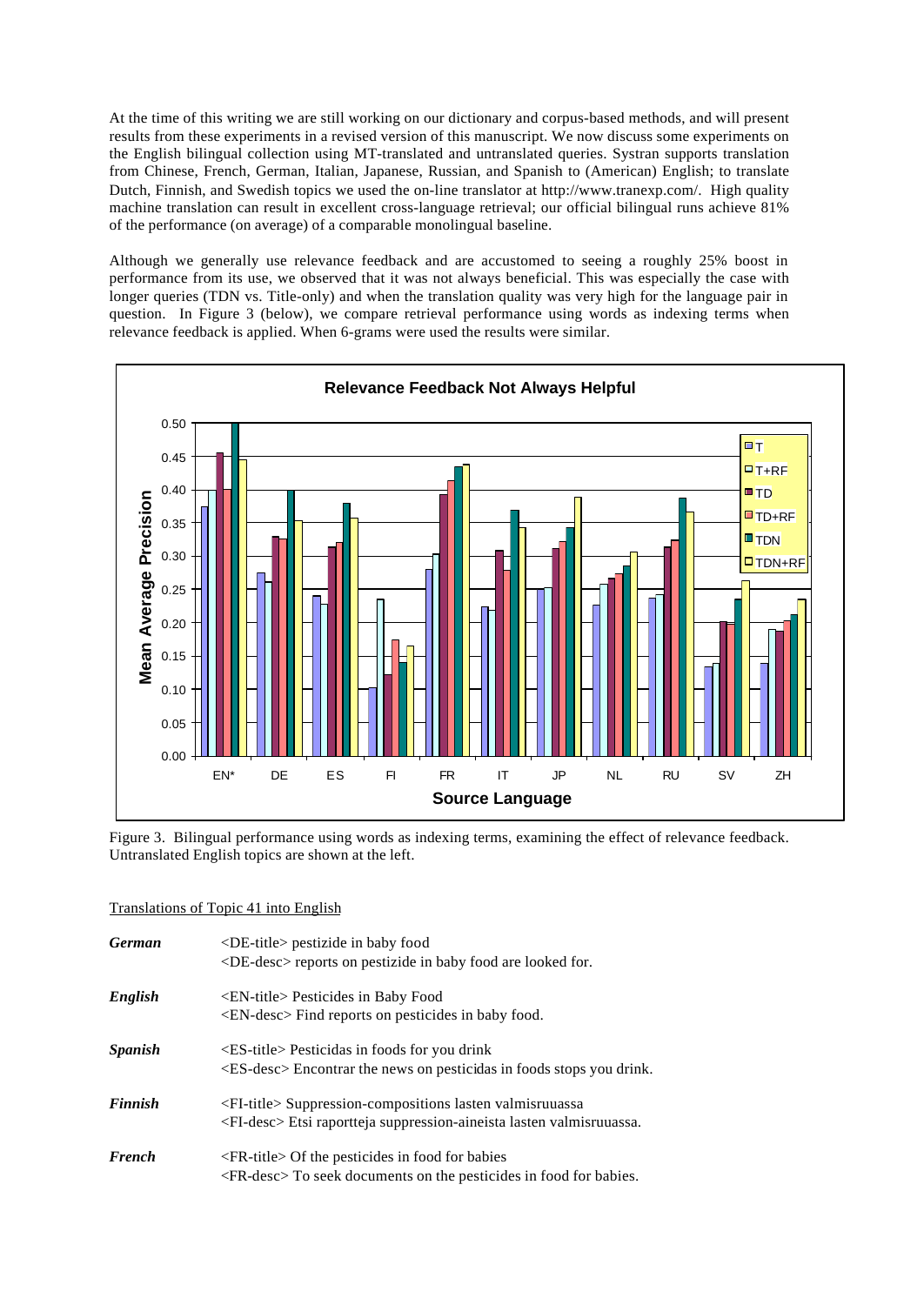| <b>Italian</b>         | $\langle$ IT-title> Pesticidi in the alimony for children<br><it-desc> Trova documents that they speak about the pesticidi in the alimony for children.</it-desc>                                                             |
|------------------------|-------------------------------------------------------------------------------------------------------------------------------------------------------------------------------------------------------------------------------|
| <b><i>Japanese</i></b> | <jp-title>Damage by disease and pest pest control medicine in baby hood<br/><jp-desc>The article regarding the damage by disease and pest pest control medicine in<br/>the baby hood was searched to be.</jp-desc></jp-title> |
| Dutch                  | $\langle$ NL-title> Pesticide within babyvoeding<br><nl-desc> Missing unpleasant documents via pesticide within babyvoeding.</nl-desc>                                                                                        |
| <b>Russian</b>         | $\langle$ RU-title> pesticides in the children's nourishment of<br><ru-desc> to find articles about the pesticides in the children's nourishment of</ru-desc>                                                                 |
| <b>Swedish</b>         | $\langle$ SV-title> Bekdmpningsmedel a baby<br>$\langle$ SV-desc $>$ Svk report a bekdmpningsmedel a baby.                                                                                                                    |
| <i>Chinese</i>         | $ZH$ -title> In baby food includes report which in pesticide<br><zh-desc> inquiry concerned baby food includes pesticide.</zh-desc>                                                                                           |

The Finnish translations are poor in quality, which explains the rather low relative performance when those topics were used. However, looking over the translated topics we observe that many untranslated terms are near cognates to the proper English word. For example, *pestizide* (German), *pesticidas* (Spanish), and *pesticidi* (Italian) are easily recognizable. Similarly, 'baby hood' is phonetically similar to 'baby food', an easy to understand mistake when Japanese phonetic characters are used to transliterate a term.

In TREC-6, Buckley et al. explored cross-language English to French retrieval using cognate matches [1]. They took an 'English is misspelled French' approach and attempted to 'correct' English terms into their proper French equivalents, projecting that 30% or so of non stopwords could be transformed automatically. Their results were unpredictably good, and they reported bilingual performance of 60% of their monolingual baseline. Although this approach is non-intuitive, it can be used as a worst-case approach when few or no translation resources are available, so long as the source and target languages are compatible. Furthermore, it can certainly be used as a lower bound on CLIR performance that can serve as a minimal standard by which to assess the added benefit of additional translation resources.

While Buckley et al. manually developed rules to spell-correct English into French, this work may be entirely unnecessary when n-gram indexing is used, since n-grams provide a form of morphological normalization. Thus we consider a more radical hypothesis than 'English is misspelled French', namely, 'other languages are English.' We now examine more closely the relative performance observed when words and 6-grams are used without spelling correction.

Figure 4 is a plot that compares the efficacy of machine-translated queries to untranslated queries for the English bilingual task. Since we have argued that relevance feedback does not have a large effect, we will only compare runs that do not use it. The data in the leftmost column is a monolingual English baseline, the unstarred columns in the central region are runs using machine translation for various source languages, and the rightmost area contains runs that used untranslated source language queries against the English collection. For each combination of translation method and source language six runs are shown using titleonly, TD, or TDN topic statements and either words or 6-grams.

Several observations can be made from this plot. First, we observe that longer topic statements tend to do better than shorter ones; roughly speaking, TDN runs are about 0.05 higher than corresponding TD runs, and TD runs are about the same amount better than title-only runs. Secondly we note that 6-grams tend to outperform words; the mean relative difference among comparable MT runs is 5.95%. Looking at the various source languages we note that as a group, the Systran translated runs (DE, ES, FR, IT, JP, RU, and ZH) outperform the InterTran translated queries (FI, NL, and SV); this may reveal an underlying difference in product quality, however a better comparison would be to use languages they translate in common. Translation quality is rather poor for the Finnish and Swedish topics (InterTran) and also with the Chinese topics (Systran). Averaging across all source languages, the translated runs have performance between 41- 63% of the top monolingual English run when words are used, and 41-70% when 6-grams are used.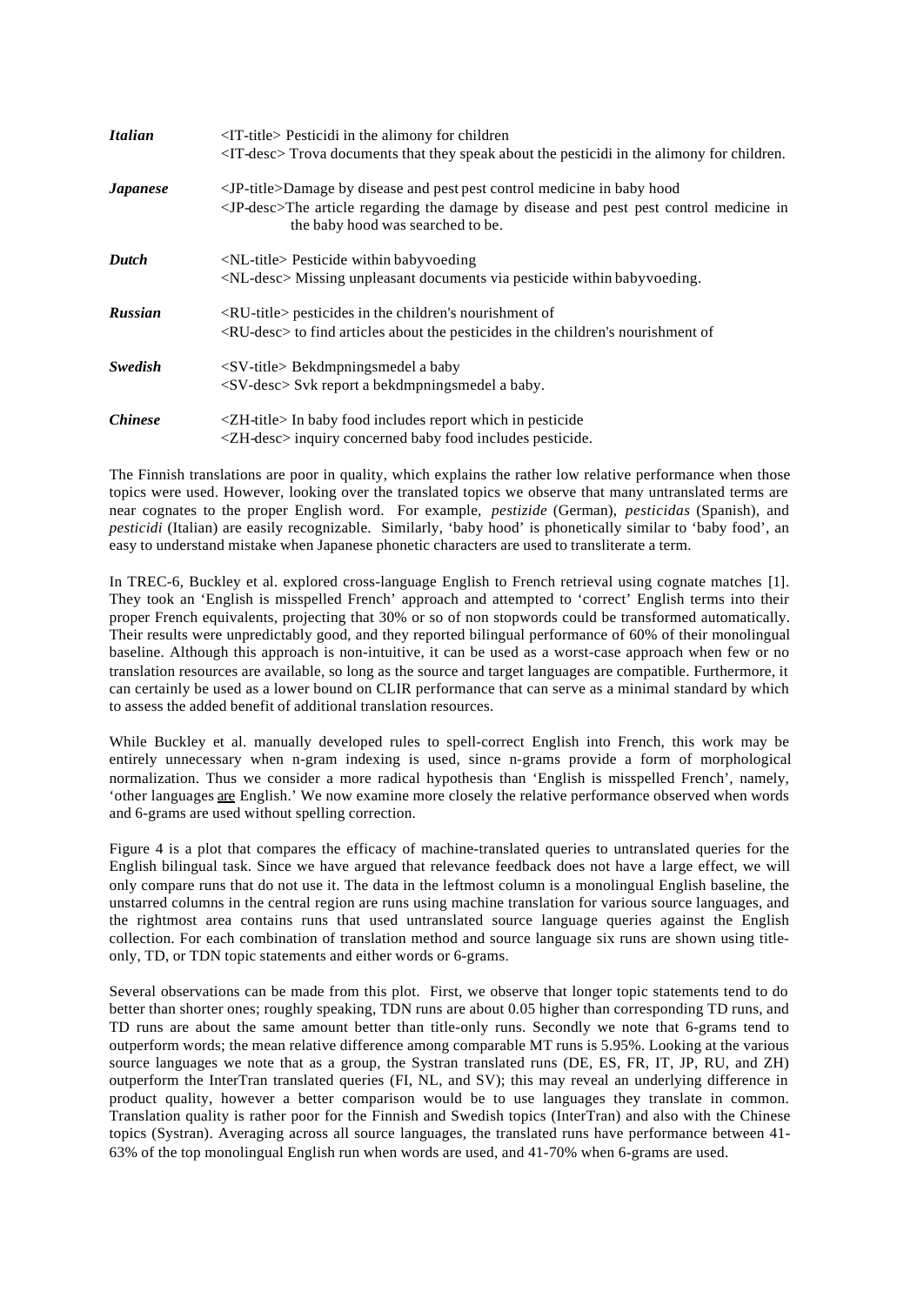The untranslated queries plotted on the right clearly do worse than their translated equivalents. Averaging across the seven languages encoded in ISO-8859-1, word runs achieve performance between 9-15% of the top monolingual English run, but 6-gram runs do much better and get performance between 22-34% depending on the topic fields used. The mean relative advantage when n-grams are used on these topics is 183%, almost a doubling in efficacy over words. The 6-grams achieve 54% of the performance of the machine-translated runs. Though not shown in the plot, relevance feedback actually does enhance these untranslated 6-gram runs even though we have shown that relevance feedback did not significantly affect translated topics. One final observation is that shorter queries are actually better when words are used; we suspect that this is because longer topics may contain more matching words, but not necessarily the key words for the topic.

One concern we have with this analysis is that we are comparing an aggregate measure, mean average precision. For untranslated topics, we imagine that the variance in performance is greater over many topics since some topics will have almost no cognate matches. We hope to examine individual topic behavior in the future.

We looked for this effect in other measures besides average precision. Recall at 1000 documents was effectively doubled when 6-grams were used instead of words; roughly 70% of the monolingual recall was observed. Averaged across language, Precision at 5 documents was 0.1921 when 6-grams were used with TDN topics with blind relevance feedback. Thus even this rudimentary approach can expected to find one relevant document on average in the top five documents.



Figure 4. Comparing word and n-gram indexing on machine-translated, and untranslated topics. Untranslated topics are indicated with a star.

## **Multilingual Experiments**

When combining several runs, one must either use document rank as a measure of the importance of a document, or try to make some sense out of system-generated scores. Using rank is problematic when the two runs cover different documents. For example, if a different index is built for each language in a multilingual retrieval task, there is no way to distinguish a language that has many relevant documents from one that has few or no relevant documents using rank alone. On the other hand, raw scores are not typically comparable. For example, the scores produced by our statistical language model are products, with one factor per query term. Even if the individual factors were somehow comparable (which they are not), there is no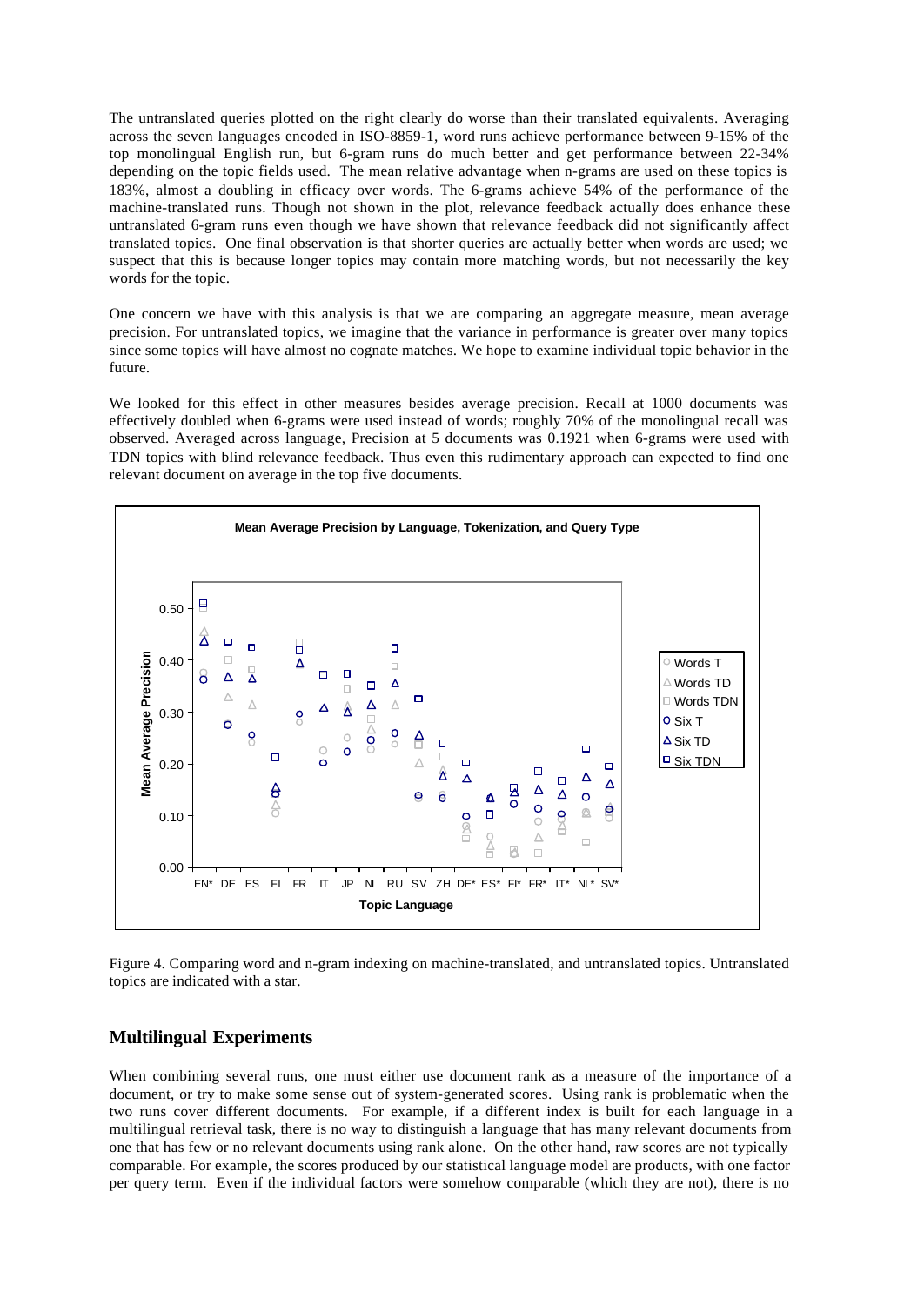guarantee that a query will have the same number of terms when translated into two or more different languages. Other similarity metrics suffer from similar difficulties. Thus, score normalization is crucial if scores are to be used for run combination.

We tried a new score normalization technique this year. We viewed scores as masses, and normalized by dividing each individual score by the sum of the masses of the top 1000 documents. (Because our probabilistic calculations are typically performed in log space, and scores are therefore negative, we achieved the desired effect by using the reciprocal of a document's score as its mass.) Our previous method of score normalization was to interpolate scores for a topic within a run onto [0,1]. We were concerned that this would cause documents in languages with few or no relevant documents for a topic to appear comparable to top-ranked documents in a language with many relevant documents. While there was no appreciable difference between the two methods in this year's multilingual task (at least in average precision) we did see an eight percent improvement in precision at five documents using the new normalization (compare *aplmuena* with *aplmuend*).

We are still investigating rank-based combination as well, though we submitted no official runs using this technique. Our preliminary findings show little difference compared to score-based combination.

We were intrigued by a method that the U.C. Berkeley team used for multilingual merging in TREC-7 [4] and in last year's CLEF workshop [3], where documents from all languages were indexed as a common collection. Queries were translated into all target languages and the resulting collective query was run against the collection. Berkeley's results using this approach in last year's multilingual task (run BKMUEAA1) were comparable to runs that used a merging strategy. We were inspired to try this method ourselves and built two unified indices, one using words and one using 5-grams. Using unstemmed words as indexing terms, our performance with this method was poor (run *aplmuenc*); however, we did see a significant improvement using 5-grams instead (see Table 4). Still, our attempts using a unified term space have not resulted in better scores than approaches combining separate retrievals in each target language. We will continue to examine this method because of its desirable property of not requiring cross-collection score normalization.

|          | topic      | index     | normalization | average   | recall | Prec. $@5$ | $# \geq$       | $# \geq$ | $# =$    |
|----------|------------|-----------|---------------|-----------|--------|------------|----------------|----------|----------|
|          | fields     | type(s)   | method        | precision | (8138) |            | median         | best     | worst    |
| aplmuena | <b>TD</b>  | words $+$ | mass          | 0.2979    | 5739   | 0.5600     | 25             | 2        | $\theta$ |
|          |            | 6-grams   | contribution  |           |        |            |                |          |          |
| aplmuenb | <b>TDN</b> | words     | mass          | 0.3033    | 5707   | 0.5800     | 31             | 3        | $\Omega$ |
|          |            |           | contribution  |           |        |            |                |          |          |
| aplmuenc | <b>TD</b>  | unified   | NA.           | 0.1688    | 2395   | 0.5600     | 9              |          | 9        |
|          |            | words     |               |           |        |            |                |          |          |
| aplmuend | <b>TD</b>  | words $+$ | linear        | 0.3025    | 5897   | 0.5240     | 32             |          | $\Omega$ |
|          |            | 6-grams   | interpolation |           |        |            |                |          |          |
| aplmuene | <b>TD</b>  | unified   | NA            | 0.2593    | 4079   | 0.5960     | unofficial run |          |          |
|          |            | 5-grams   |               |           |        |            |                |          |          |

Table 4. Multilingual results

# **Conclusions**

The second Cross-Language Evaluation Forum workshop has offered a unique opportunity to investigate multilingual retrieval issues for European languages. We participated in three of the five tasks and were able to conduct several interesting experiments. Our first investigation into the use of term-specific adjustments using a statistical language model showed that a small improvement can be obtained when residual inverse document frequency is utilized. However, this conclusion is preliminary and we do not feel that we completely understand the mechanism involved.

Our second experiment is only partially completed; we compared bilingual retrieval performance when two query translation methods are used. The first method using extant commercial machine translation gives very good results that approach a monolingual baseline. We also showed that reasonable performance can be obtained when no attempt whatsoever is made at query translation, and we have demonstrated that overlapping character n-grams have a strong advantage over word-based retrieval in this scenario. The method is of course only practicable when related languages are involved. We think this result is significant for several reasons. First, it quantifies a lower bound for bilingual performance that other approaches may be